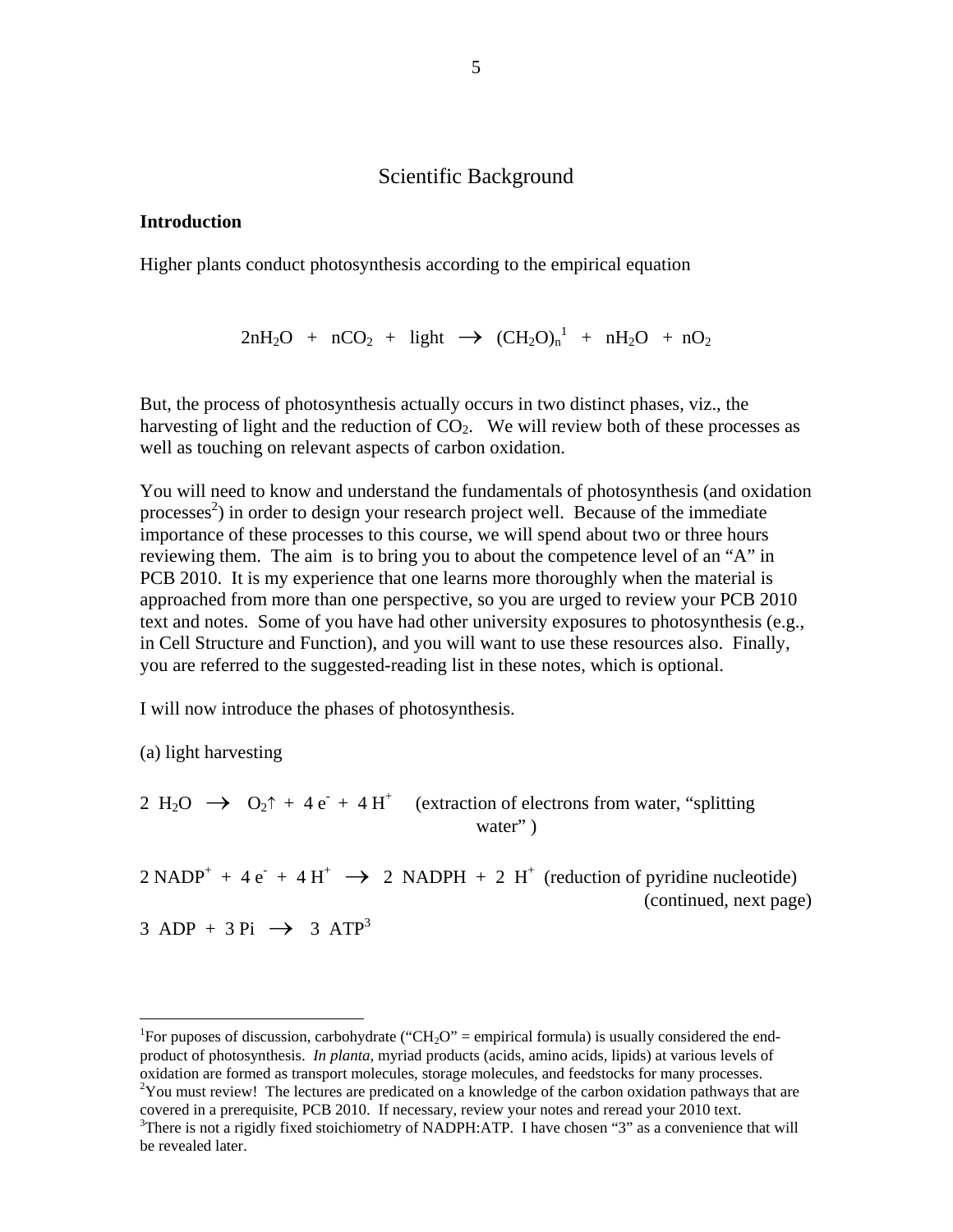In brief, the energy in absorbed photons of light is used to drive the energetically uphill redox reaction,  $H_2O + NADP^+ \rightarrow \frac{1}{2}O_2 + NADPH$ . As a matter of perspective, this redox couple, in the direction shown, has a  $\Delta G^{\circ} \approx +53$  kcal mol<sup>-1</sup>. This free-energy change is equivalent to the reduction of  $NAD<sup>+</sup>$  to  $NADH$ , the oxidation of which in the mitochondrion is coupled, recall, to the phosphorylation of 3 ADPs.

 During these so-called light reactions, ATP is also synthesized according to the Mitchell hypothesis. As we will briefly describe later, the  $\Delta \mu H^+$  that drives the phosphorylation of ADP in the chloroplast develops as a consequence of the transfer of electrons along the electron-transport "chain" that connects  $H_2O$  and  $NADP^+$ .

(b) carbon fixation and reduction<sup>2</sup>

 $CO<sub>2</sub> + 4e^- \rightarrow (CH<sub>2</sub>O)$ 2 NADPH  $\rightarrow$  2 NADP<sup>+</sup> + 4e<sup>-</sup>  $3 \text{ ATP} \rightarrow 3 \text{ADP} + \text{Pi}$ 

 $\overline{a}$ 

During the reactions that accomplish the foregoing steps ("Reductive Pentose Phosphate Pathway" or "Calvin Cycle"), the energetically uphill reduction of the carbon atom of  $CO<sub>2</sub>$  is driven by the free-energy loss associated with the oxidation of NADPH. The absolute values (under standard conditions<sup>[4](#page-1-0)</sup>) of these two reactions (oxidation of  $2x$ NADPH and reduction of  $1 \text{ CO}_2$ ) are approximately equal. Energetically, the additional use of ATP "drives" the reaction.

The reduction of carbon cannot be considered in isolation. It is necessary to consider also the oxidation of carbon, which we now review (and will not return to later).

<span id="page-1-0"></span><sup>&</sup>lt;sup>4</sup>The energetic arguments are intended to be very general. A more complete and accurate description (which we neither are prepared for nor have the time for) would lead to the same conclusion.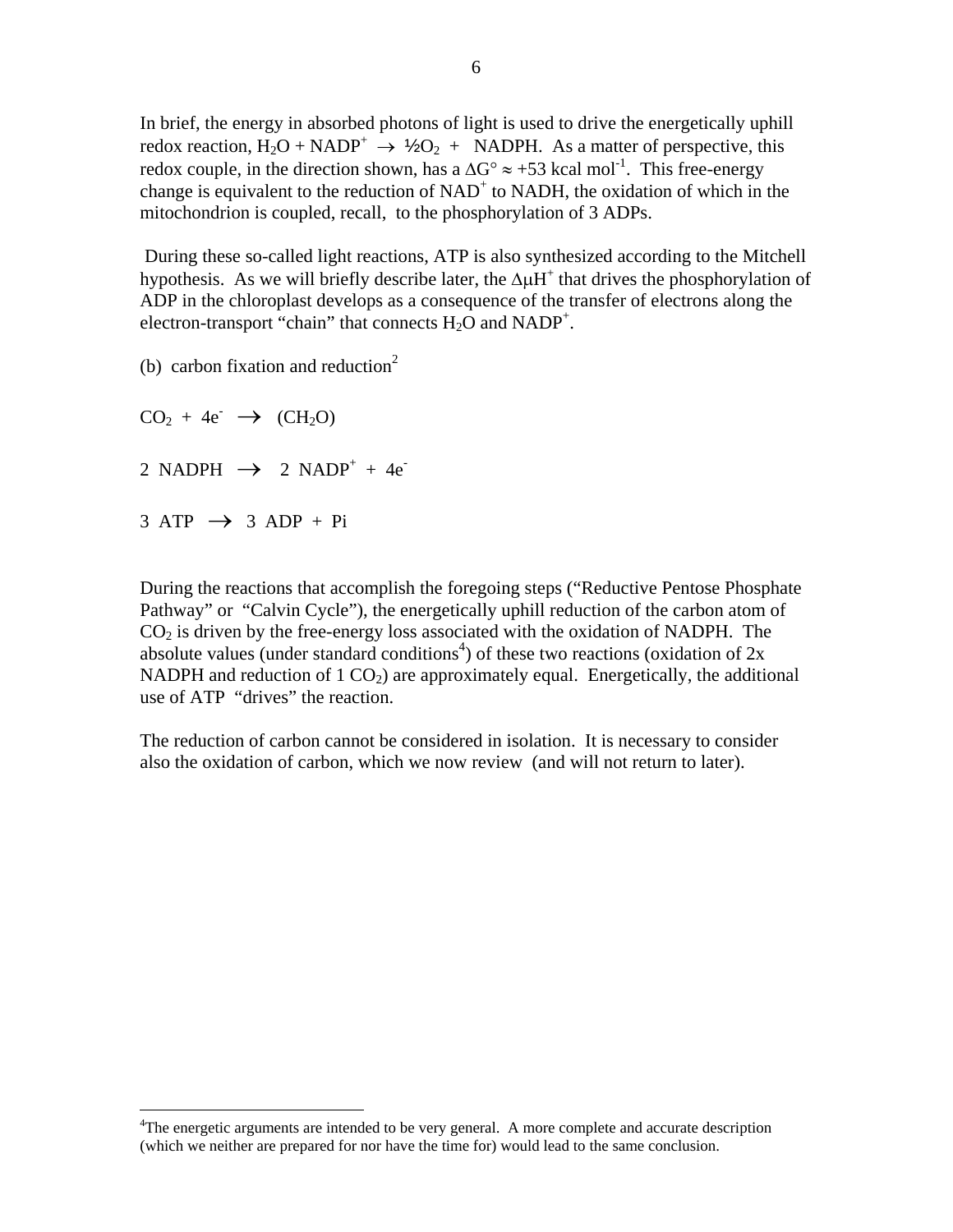Overhead: Carbon oxidation pathways. I Glycolysis and the TCA

### **Carbon Oxidation Pathways I**

1. Glycolysis



This overhead shows an outline of the carbon oxidation pathways that you learned in PCB 2010. These two pathways, glycolysis and the TCA, account for about 80% of carbon oxidation. In addition, they form substrates for other cellular processes; e.g., pyruvate is the immediate precursor of alanine, an amino acid required for protein synthesis.

In brief, consider that the starting substance is glucose (indeed, glycolysis literally means sugar splitting). Two preparatory steps (isomerization and 2x phosphorylation) require an input of energy. **Importantly**, metabolism is regulated. If a cell were a simple sack of unconstrained catalysts and substrates, life would quickly run down. Formation of the bisphosphate (fru  $1,6-P_2$ ) constitutes a "commitment" to oxidize carbon. Various biochemical signals are integrated in the "decision" whether to form fru  $1,6$ -P<sub>2</sub>. The enzyme that catalyzes fru  $1.6$ - $P_2$  formation is controlled by "downstream" metabolites, particularly citrate. If citrate is abundant, the overall pathway is "full" and the upstream process should be slowed. Such feed-back inhibition is common. This facet of fru 6-P phosphorylation was well worked out by Oliver Lowry and his colleagues in the late 1960's. As the overall pathway of carbon oxidation had been worked out for a long time, it was a big surprise to learn, courtesy of Heyrs and van Shaftingen, in the early 1980's, that fru 6-P phosphorylation was strongly regulated by the hitherto unknown signal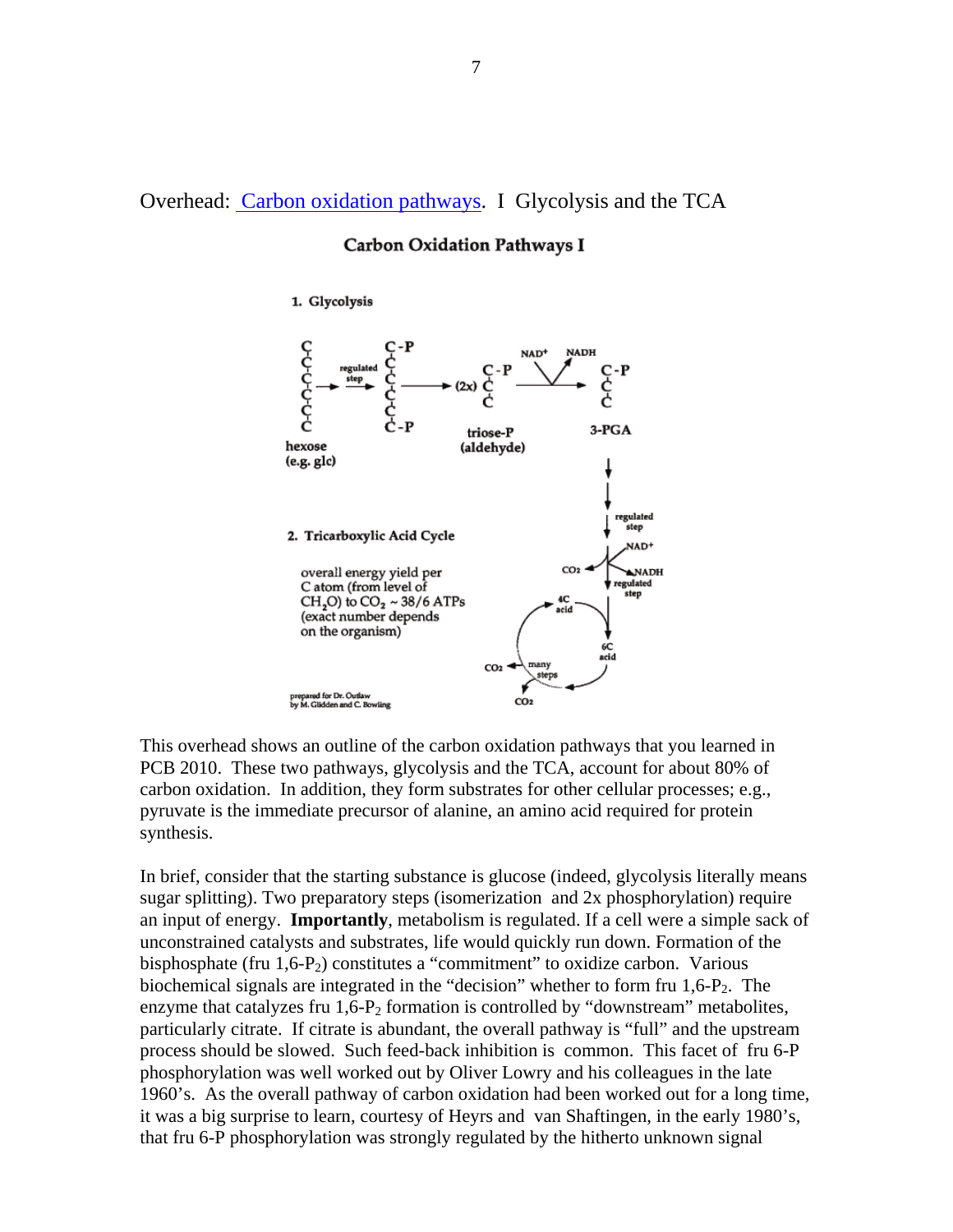substance fru  $2.6$ - $P_2$ , which is active at the nmolar level (i.e., as potent as a hormone). We will return to this step later; for the moment, the key point is the notion that metabolism must be regulated, and that one way to regulate metabolism is through the influence of metabolites and signal substances on the rate of enzymic catalysis. Said more generally, the chemical (*p*H, etc.) and physical environment (temperature, compartmentation) regulates flux through pathways.

Continuing, fru  $1,6$ - $P_2$  is split into two 3-C compounds, both still at the oxidation level of carbohydrate. These two 3-C compounds are interconvertible. One of these triose-Ps, **p**hospho**g**lycer**al**dehyde (PGal), is oxidized to **p**hospho**g**lyceric **a**cid (PGA) in two steps. This is **the** oxidative step of glycolysis; the oxidation of PGal<sup>[5](#page-3-0)</sup> is coupled to the reduction of NAD<sup>+</sup>. Eventually, PGA is oxidized to  $CO<sub>2</sub>$  through the agency of the pyruvate dehydrogenase complex and the TCA.

The energy yield of oxidizing one molecule of glucose to  $6 \text{ CO}_2$  is in the range of 34-38 ATPs, depending on the organism. This value is equivalent to about the energy *yield* of respiring in the mitochondrion 12 NADH or 2 NADH/C atom.<sup>[6](#page-3-1)</sup> The free-energy loss associated with the complete combustion of a mole of glucose is  $673$  kcal mol<sup>-1</sup>, whereas the energy yield is nominally 250 kcal mol<sup>-1</sup> glucose (36 mol ATP mol<sup>-1</sup> glucose x 7 kcal mol<sup>-1</sup> ATP). An **important** point is that an energy loss is associated with the oxidation of glucose--from a cell's perspective, it "makes no sense" to burn glucose unless there is a compelling demand for energy.

 $\overline{a}$ 

<span id="page-3-0"></span><sup>&</sup>lt;sup>5</sup>The #3 carbon in PGal is (a) double-bonded to an O atom, which "draws" electrons from the C atom, as O is more electronegative, and (b) single-bonded to a H atom, which is less electronegative than C. The #3 carbon of PGA is bonded to two O atoms. Thus, the #3 C of PGA has a smaller share of electrons than the #3 C atom of PGal; i.e., PGal is more reduced.

<span id="page-3-1"></span> ${}^{6}$ In this context, the stoichiometry is fortuitous. However, the reduction of CO<sub>2</sub> to carbohydrate is a fourelectron reduction and, thus, would require the oxidation of two two-electron carriers.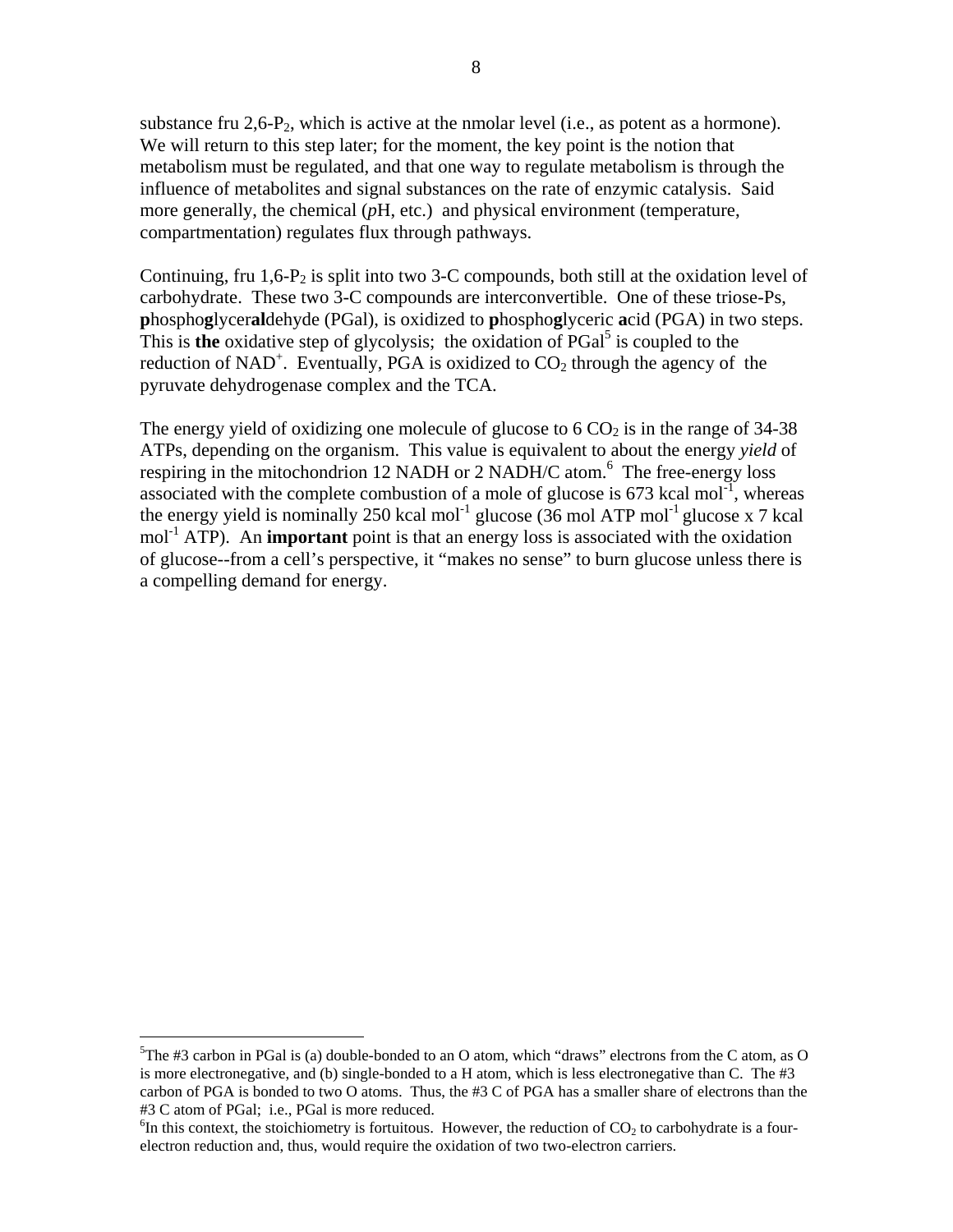Overhead: Carbon oxidation pathways. II the **O**xidative **P**entose **P**hosphate **P**athway (OPPP)

# **Carbon Oxidation Pathways II**



You may not have encountered the OPPP, which accounts for about 20% of carbon oxidation and, as with the other pathways, provides intermediates for other metabolism, notably the phosphopentose that is used in the synthesis of nucleic acid.

In brief, starting with glucose, a preparatory step (phosphorylation) is followed by two oxidation steps, both coupled to the reduction of NADP<sup>+</sup>, the same two-electron carrier used in the RPPP. The product of these two oxidation steps is a 5-C sugar phosphate and a  $CO<sub>2</sub>$ . The remainder of the pathway simply rearranges the 5-C sugar phosphate to the hexose-P (glc 6-P) that "feeds" into the pathway. The rearrangement steps neither consume nor yield energy. Thus, the energy yield of the OPPP is the same as that of glycolysis + TCA, i.e., 2 NADPH/C atom. Although NAD and NADP are to some extent interconvertible, the usual fate of NADPH is utilization in biosynthetic processes and not ATP synthesis.

As in glycolysis + TCA, the "committed" step in the OPPP is regulated. Glucose 6-P dehydrogenase (G6PDH) is reversibly post-translationally modified. The enzyme is relatively inactive if a certain disulfide is reduced to the respective SH functional groups. The S's, located on different parts of the protein, lock the protein into a competent form when a bond bridges the two S's. In the reduced enzyme  $(R_1-SH + R_2-SH)$ , the protein assumes a noncatalytic conformation. Later, I will show you how--under what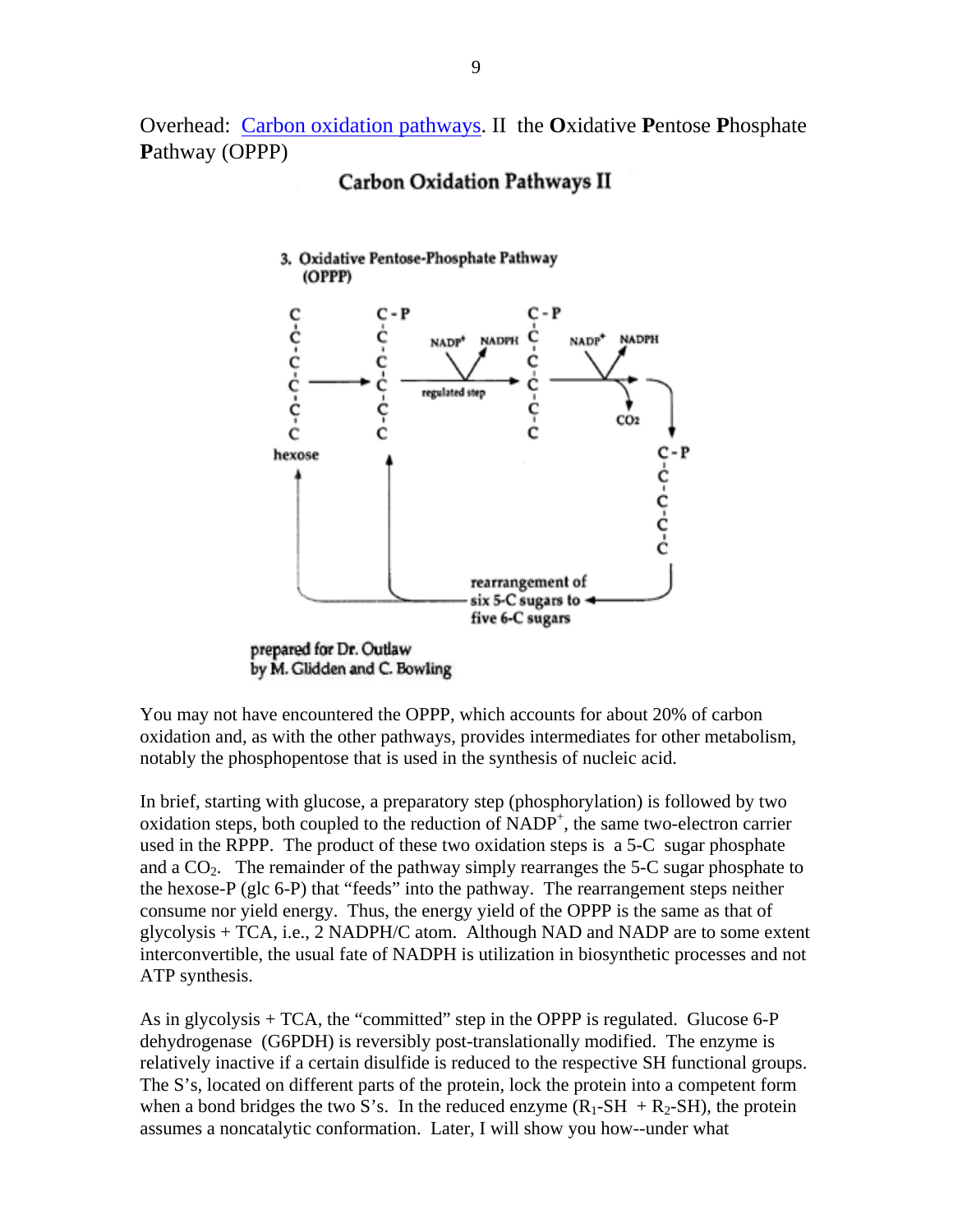conditions--G6PDH is activated. In summary, in addition to control of pathway flux by chemical and physical environment, post-translational modification of regulated enzymes<sup>[7](#page-5-0)</sup> is an important mechanism.

## **Light Harvesting** (review)

<u>.</u>

Overhead: Light-Harvesting Reactions



### **Light-Harvesting Reactions**

Photosynthesis in higher plants involves four major protein complexes: (a) PSII, including the Oxygen Evolving Complex, (b) PSI, (c) the cytochrome complex, and (d) the ATP synthase. The first three of these act serially in the harvesting of light and utilization of this energy (a) to extract electrons from water and use them to reduce NADP<sup>+</sup>, and (b) to develop a transthylakoid  $\Delta \mu$ H<sup>+</sup>, mostly  $\Delta p$ H. The electrochemical potential difference of  $H^+$  across the thylakoid membrane is relaxed through the fourth component, viz., the ATP synthase. This electroenzyme complex converts the energy of

<span id="page-5-0"></span> ${}^{7}$ A third mechanism, intuitive, is coarse control by the level of enzyme. This control can be manifested in two ways: (a) through development (e.g., roots have only the small levels of photosynthetic enzymes that would be attributed to a "leaky" promoter) and (b) through expression of temporal patterns (e.g., the key enzyme in the reduction of  $NO<sub>3</sub>$  varies over the course of a day in concert with the level of the mRNA for this protein).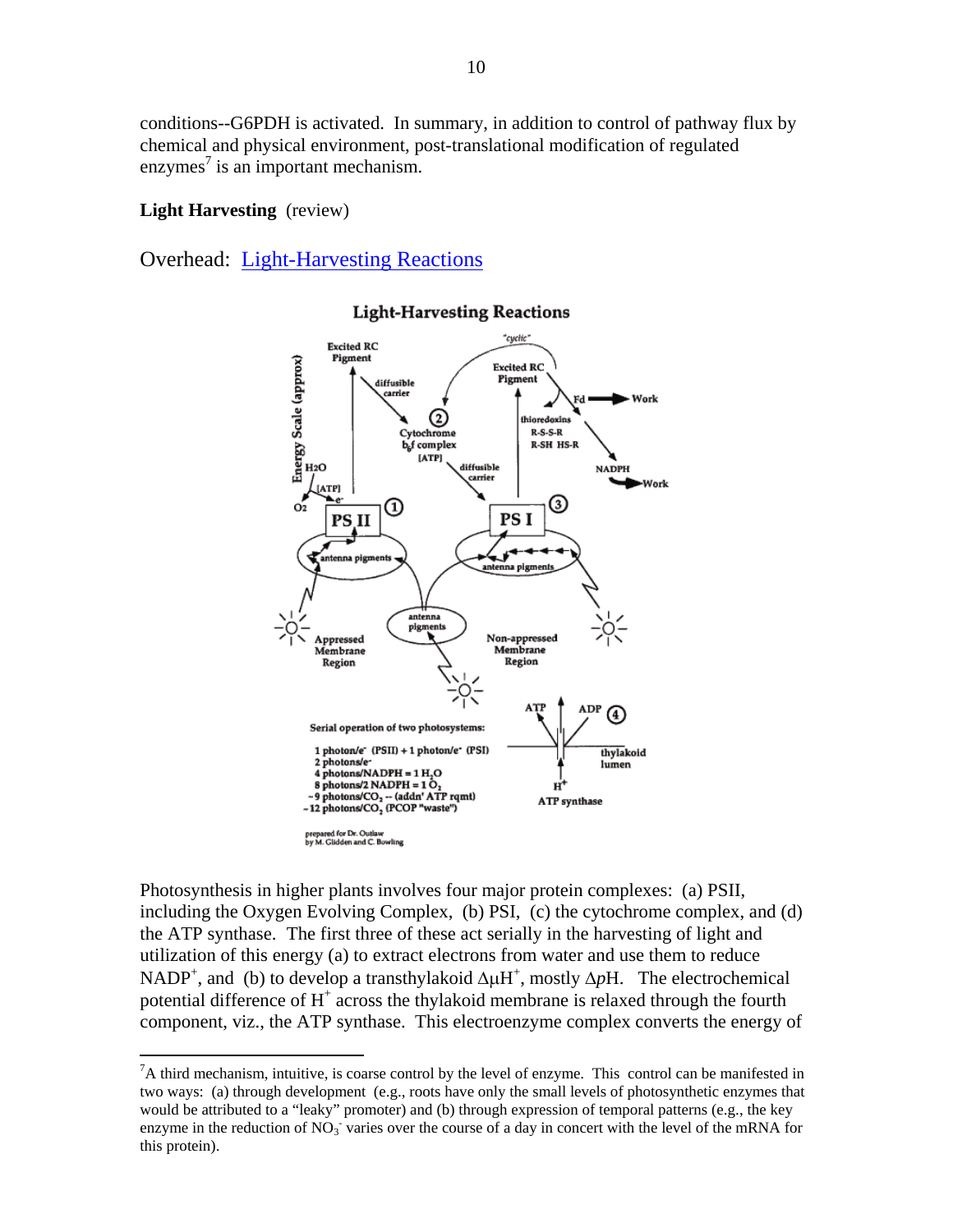the proton gradient into the bond energy of the terminal phosphoanhydride bond of ATP, at the expense of ADP and Pi.

Incident radiation is absorbed by antenna pigments (in higher plants, chlorophylls or carotenoids) that are complexed with different types of proteins in the membrane. As a matter of perspective, there are on the order of 300 chlorophyll molecules complexed specifically with different proteins that are associated with PSII; roughly the same overall situation exists with PSI, although the arrangement and the complexed proteins are different. Let us say that a photon of light<sup>[8](#page-6-0)</sup> is absorbed by an antenna chlorophyll molecule that is associated with PSII.<sup>[9](#page-6-1)</sup> The absorbed photon causes a change in electronic configuration of the molecules. This higher-energy "excited" molecule transfers its "excitement" to another molecule; this transfer causes the original molecule to return to ground state. The "exciton" moves by random walk through the pigment bed. In the end, a special chlorophyll molecule is excited. This special molecule, the so-called reaction-center pigment (RC pigment), by virtue of its chemical environment and location, may become oxidized by a primary electron acceptor **if** it is excited. In summary:

```
chl<sub>1</sub> + light \rightarrow chl<sub>1</sub>*<br>chl<sub>1</sub>* + chl<sub>2</sub> \rightarrow chl<sub>1</sub> + chl<sub>2</sub>*
                                                                        and so forth until \text{ch} l_n is in the excited state
\text{chl}_{n}^{*} + \text{RC Chl} \rightarrow \text{chl}_{n} + \text{RC Chl}^{*}RC Ch1* + primary acceptor<sub>oxidized</sub> \rightarrow RC Ch<sup>+</sup> + primary acceptor<sub>reduced</sub>
RC Chl^+ + e^-(from H<sub>2</sub>O) \rightarrow RC Chland the process repeats itself
```
The primary acceptor $_{reduced}$  is oxidized in the process of reducing a mobile electron carrier, which transfers electrons to the cytochrome complex. Through a different diffusible carrier (in higher plants, the Cu-protein plastocyanin) the cytochrome complex is the source of electrons for PSI, just as  $H_2O$  is the source of electrons for PSII.

The operation of PSI is conceptually the same as the operation of PSII. Impinging radiation is absorbed by antenna pigments, and the reaction-center pigment becomes excited. In the excited state, the RC Chl can be oxidized by a primary electron acceptor. Electrons are "shuttled" downhill to ferredoxin (Fd), which, in turn, can be used to reduce NADP<sup>+</sup>. Alternatively, ferredoxin can itself be a source of reducing power. **Importantly**, in the context of this course, when the pool of Fd is substantially reduced, Fd<sub>reduced</sub> reduces stromal proteins, the thioredoxins, which come in two basic varieties.

The above description is of linear electron transport, aka noncyclic transport, whereby electrons are extracted from water and are used to reduce NADP<sup>+</sup>, which serves as the

1

<span id="page-6-0"></span><sup>&</sup>lt;sup>8</sup>As you know, chlorophyll absorbs light in the blue ( $440 \text{ nm}$ ) and the red ( $650-690 \text{ nm}$ ) regions of the spectrum. The shorter wavelengths are more energetic, but photosynthesis proceeds as a quantum process- -absorption of a red photon is just as effective in driving photosynthesis as absorption of a blue photon. Because of time demands and lack of direct relevancy to this exercise, we can not discuss the dissipation of the excess energy.

<span id="page-6-1"></span><sup>&</sup>lt;sup>9</sup>There are various degrees of association. The absorbing pigment may be in a core antenna, a peripheral antenna, or the mobile antenna LHCII<sub>β</sub>.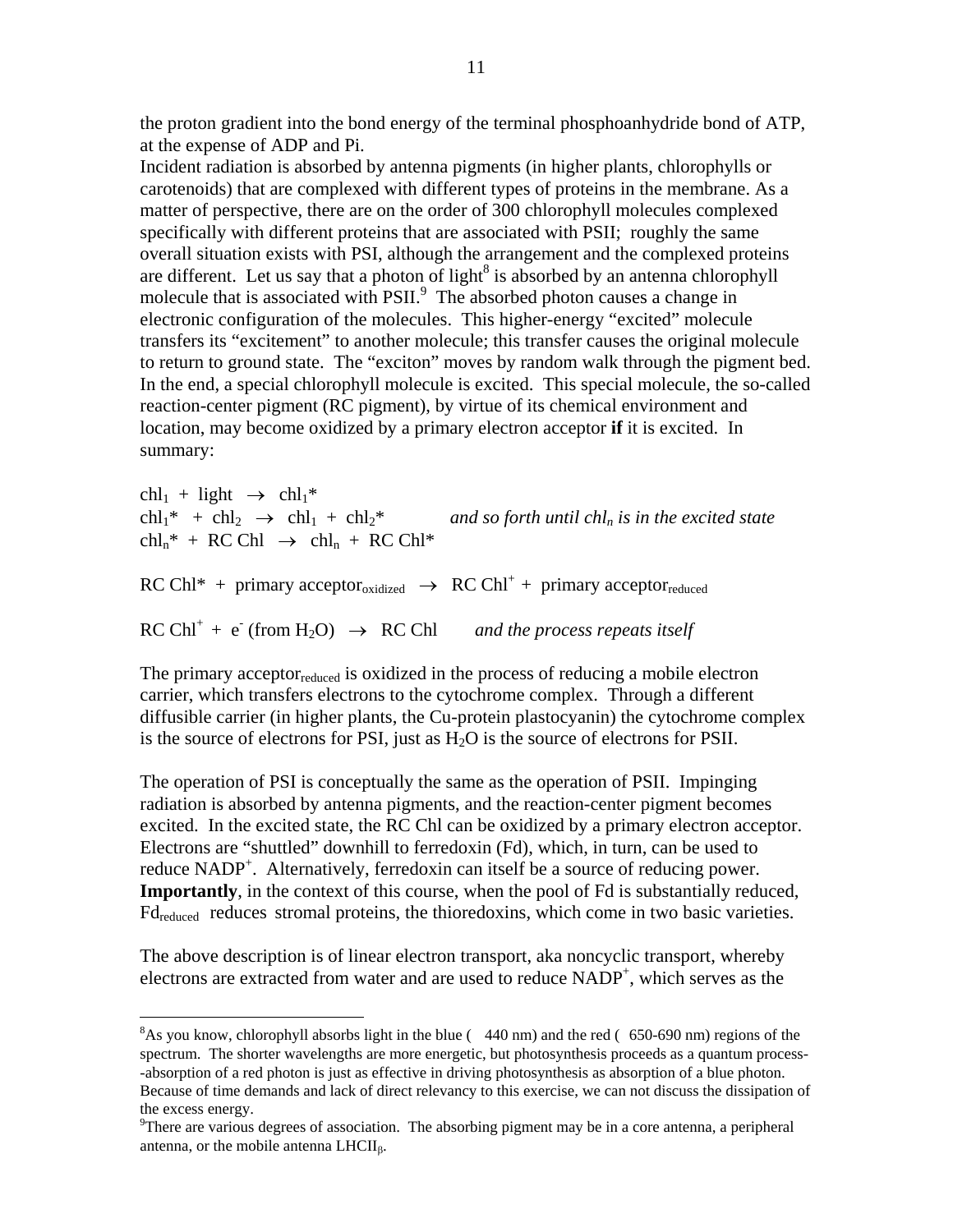reductant for the RPPP. As you note on the overhead, in two places, I have placed "[ATP]" to indicate the "positions" along the "chain" that causes lumenal  $H^+$ accumulation. As mentioned, the  $H^+$  electrochemical potential gradient is used to drive ATP synthesis through the agency of the fourth protein complex, the ATP synthase. Linear electron transport would provide for the provision of ATP and NADPH at fixed stoichiometry. Carbon reduction is not the only use to which photosynthetic electron transport is put, and, indeed, the requirements of the  $RPPP^{10}$  do not exactly match the output of linear electron transport. Shown by the dotted line (and marked "cyclic") on the overhead is a second path of electrons in photosynthesis. Instead of being used to reduce Fd, electrons can be used in a cyclic fashion, feeding into the electron transport chain just "upstream" of the ATP site in the interchain carrier system. Thus, light "pumps" RC Chl to an excited state, from which it is oxidized, but the electron does not go to a terminal acceptor, like NADP<sup>+</sup>. Like never-ending Monopoly<sup>™</sup>, each time the electron passes the energy-conservation site, protons are collected in the lumen, and these may be cashed in for ATP via the ATP synthase. Succinctly, the light energy is converted to an ion gradient, which is converted to ATP--nothing more basic in biology.

1

<span id="page-7-0"></span><sup>&</sup>lt;sup>10</sup>This statement is correct, if misleading to the sophisticated reader. Inextricably associated with the RPPP is a consequential cycle, the Photosynthetic Carbon Oxidation Pathway (PCOP). The extent to which the latter operates with regard to the former is not fixed. We will not discuss the PCOP because time is of the essence in the coverage of this scientific background. Regardless of the level at which you read these notes, the essential truth--that there is not a fixed ATP:NADPH ratio for the various fates of photosynthetic electron transport--is intact.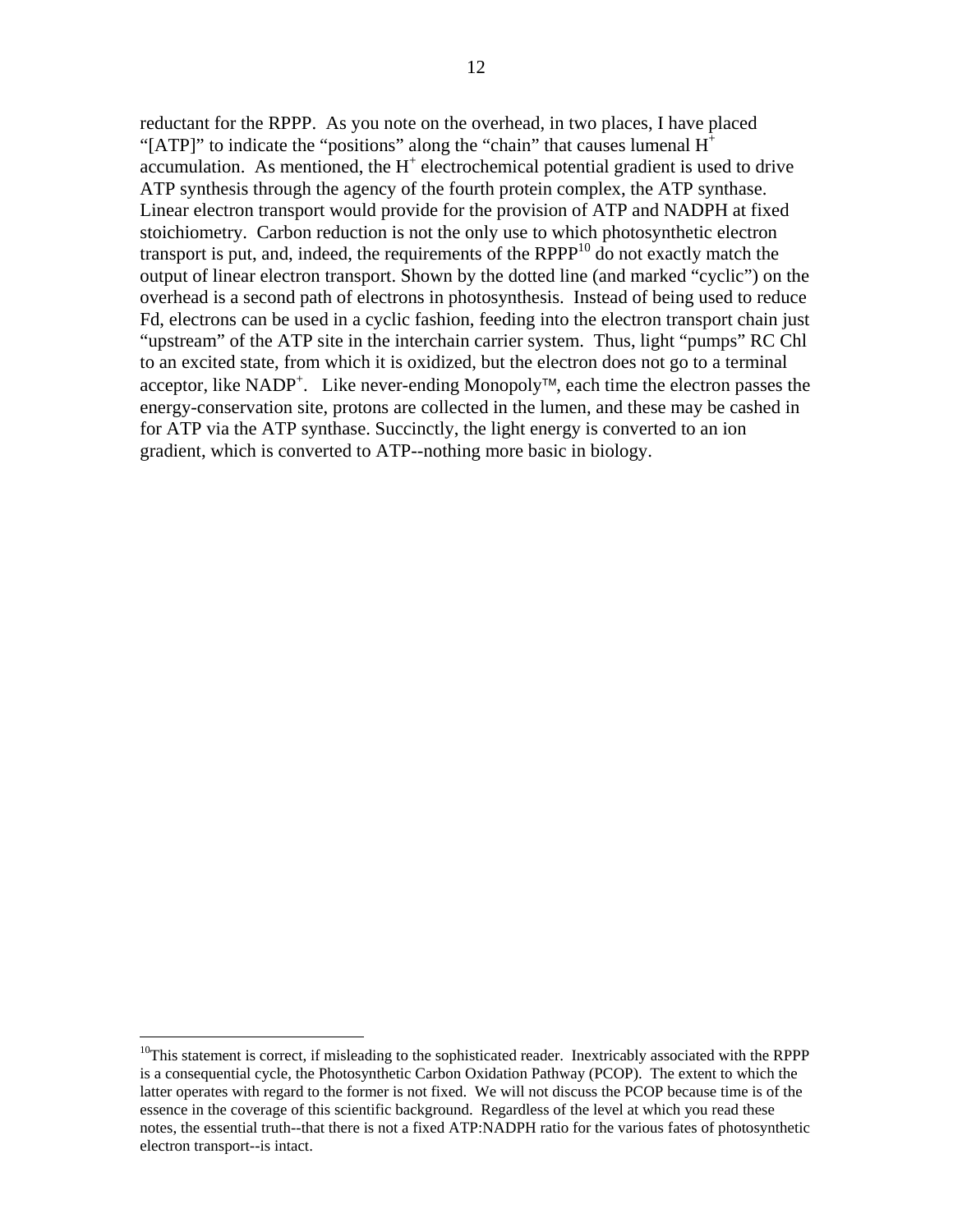**The reduction of carbon** (review)

Overhead: The reductive pentose-phosphate pathway (RPPP)



The Reductive Pentose-Phosphate Pathway

An outline of the RPPP is given on this overhead. The acceptor molecule for  $CO<sub>2</sub>$  is the five-carbon carbohydrate RuBP, which is unique to photosynthesis. The fixation of  $CO<sub>2</sub>$ is catalyzed by an enzyme dubbed "rubisco," and the products are two identical molecules of 3-**p**hospho**g**lyceric **a**cid (PGA). This step is light activated in complex ways that may involve phosphorylation, that do involve changes in the stromal environment, and that do involve a reversible post-translational modification, carbamylation, that may involve association and dissociation with other proteins.... Light activation is indicated by the sun icon, and the star indicates that rubisco is unique to the RPPP.

Fixation of  $CO<sub>2</sub>$  does not constitute overall reduction. RuBP is at the oxidation level of a carbohydrate,  $CO<sub>2</sub>$  is the most oxidized form of carbon, and the product PGA is intermediate between  $CH<sub>2</sub>O$  and  $CO<sub>2</sub>$ . Reduction of carbon occurs at one place, and at one place only: the step catalyzed by PGal DH, the subject of this course and indicated by the humongous star. This step, as you well know now, is also light activated, a phenomenon that you will investigate. It is, except for pyridine nucleotide specificity, the "reverse" of the oxidative step of glycolysis. PGal is a carbohydrate. Incorporating 1 CO2 into organic form and reducing back to the level of carbohydrate requires 4 electrons-- two PGAs are formed for each  $CO<sub>2</sub>$  incorporated. In addition, there are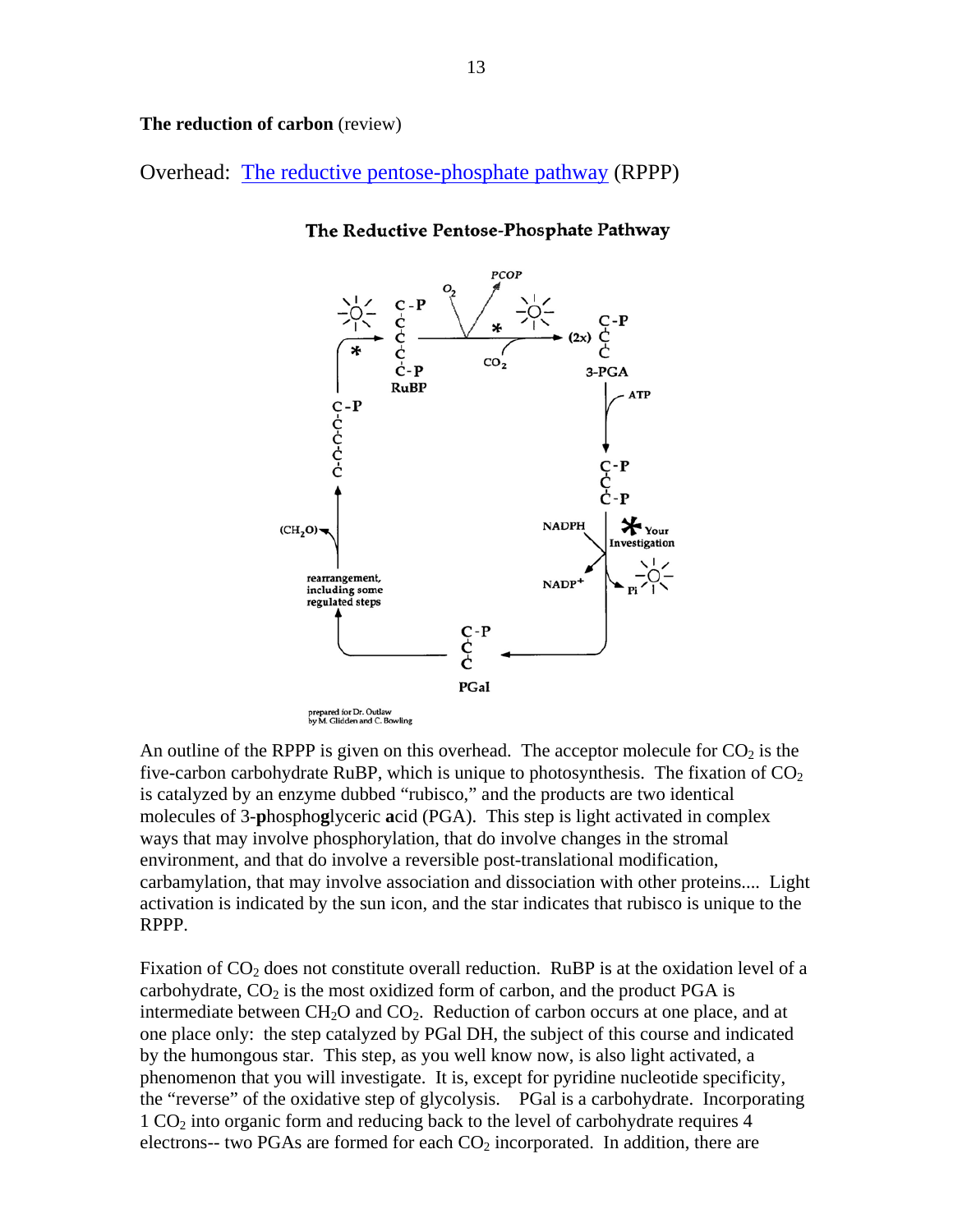requirements for ATP: to regenerate RuBP, to "prep" PGA for reduction. Altogether, the RPPP requirements to fix one  $CO<sub>2</sub>$  by the RPPP are 2 NADPH and 3 ATP. Actually, the costs are higher overall because of the associated pathway, the PCOP, alluded to. As an approximation, the costs are about 30% higher. A sweeping summary statement is that the four-electron reduction of  $CO<sub>2</sub>$  has a direct energy cost equivalent to approximately 12 ATPs. In sharp contrast, recall, the energy yield of oxidizing one  $CH<sub>2</sub>O$  to  $CO<sub>2</sub>$  is equivalent to only 6 or so ATPs. In other words, a hypothetical plant would burn up  $2x$ the CH<sub>2</sub>O in oxidative processes that would be required to build one CH<sub>2</sub>O. Obviously, there are control mechanisms.

Overhead: Light regulation of C oxidation and reduction processes



# **Light Regulation of C Oxidation** and Reduction Processes

This final overhead provides some integration of the oxidative and reductive processes. From the foregoing discussion, it follows that, in the presence of stable chemical energy formed by the light-harvesting processes, carbon reduction (very expensive) should occur, but carbon oxidation (yielding comparatively little) should not occur. Should the two processes occur, they would constitute a grand futile cycle:  $CO<sub>2</sub> + \text{large energy} \rightarrow$  $CH<sub>2</sub>O$ , at the same time,  $CH<sub>2</sub>O \rightarrow CO<sub>2</sub> + small energy$ .

In brief summary, oxidation of C via the OPPP is avoided in light because the committed-step enzyme is light-deactivated. This deactivation is brought about by thioredoxin<sub>reduced</sub>, a condition that prevails only when the pool of Fd is mostly reduced. Fd is mostly reduced only during active photosynthetic electron transport. Thus,